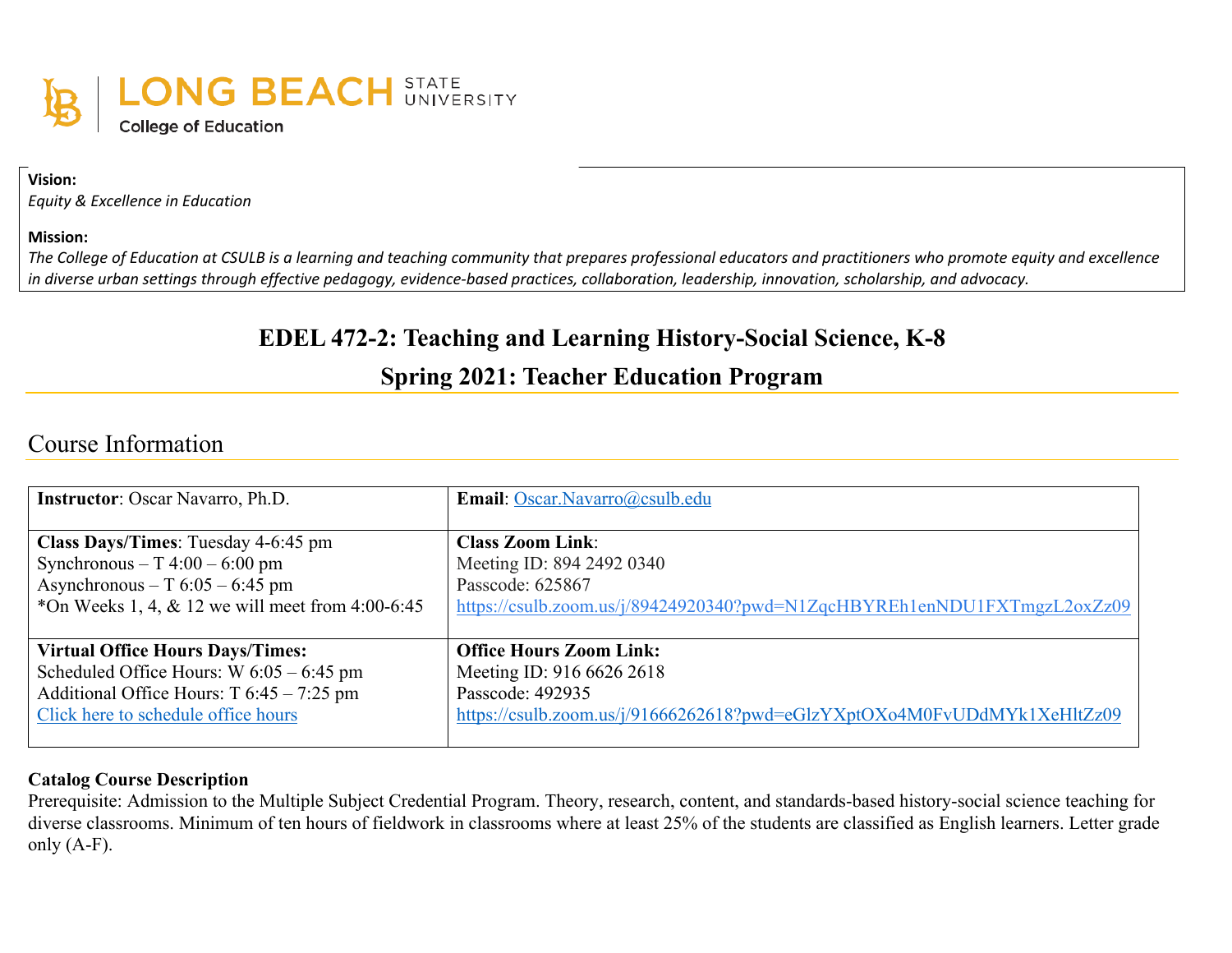#### **Course Student Learning Outcomes and Goals** (see full description at the end of the document)

- 1. Lesson Design and Assessment
- 2. Lesson Implementation and Assessment
- 3. Classroom Management and Environment
- 4. Professionalism

### **Required Texts/Course Materials:**

- Wade, R. C. (2007). *Social studies for social justice: Teaching strategies for the elementary classroom*. Teaching for Social Justice.
- Zinn, H. (2009). *A Young People's History of the United States: Columbus to the War on Terror*. Seven Stories Press. (Adapted by Stetoff, R.)
- Costello, B., Wachtel, J., & Wachtel, T. (2010). *Restorative Circles in Schools: Building Community and Enhancing Learning, A practical guide for educators.* International Institute for Restorative Practices

## **Mode of Delivery and Technical Requirements**

This course is conducted entirely through Alternative Modes of Instruction, using both synchronous online and asynchronous learning. Students will access the course material and activities on BeachBoard and are required to participate in synchronous class meetings via Zoom. All students must have access to a computer or other device with Internet functionality to access BeachBoard and Zoom, participate in class activities, and complete assignments. Students must also have access to Internet sufficient to interact in synchronous meetings. Students who experience unexpected technical issues for a class session or assignment will be provided with the opportunity to make up missed work. Students who experience technical issues during a synchronous meeting or with an assignment should email me as soon as possible to let me know.

To access this course on BeachBoard and Zoom, students will need access to the Internet and a supported web browser (Safari, Google Chrome or Firefox). Log in to BeachBoard with your CSULB Campus ID and BeachID password. Once logged in, you will see the course listed in the My Courses widget; click on the title to access the course. To access Zoom, first install the latest version of the Zoom app on your device. Use the link provided and/or sign in using your CSULB Campus ID and BeachID password via Single Sign On to create or join a Zoom session. If students need technical assistance during the course or would like to report a technical issue with BeachBoard or Zoom, they should contact the Technology Help Desk. The university is expected to provide an in-person computer lab in the University Student Union during 2020-21 and the opportunity to borrow laptops and/or wi-fi hotspots, if needed. The university will send communications directly to students regarding accessing these resources.

## **Course Communication and Zoom Etiquette**

We will use BeachBoard to make announcements, communicate information, post assignments and corresponding due dates, and discuss course-related topics. Please note: It is the student's responsibility to check BeachBoard a minimum of once per week, as it will contain important information about upcoming class assignments, activities, and other elements of the course. Students should also be sure to check their CSULB email accounts a minimum of once per week to receive important communications about the course from the instructor or other enrolled students. Students should also review the Office of Student Conduct and Ethical Development's Zoom Etiquette for Students @ the Beach.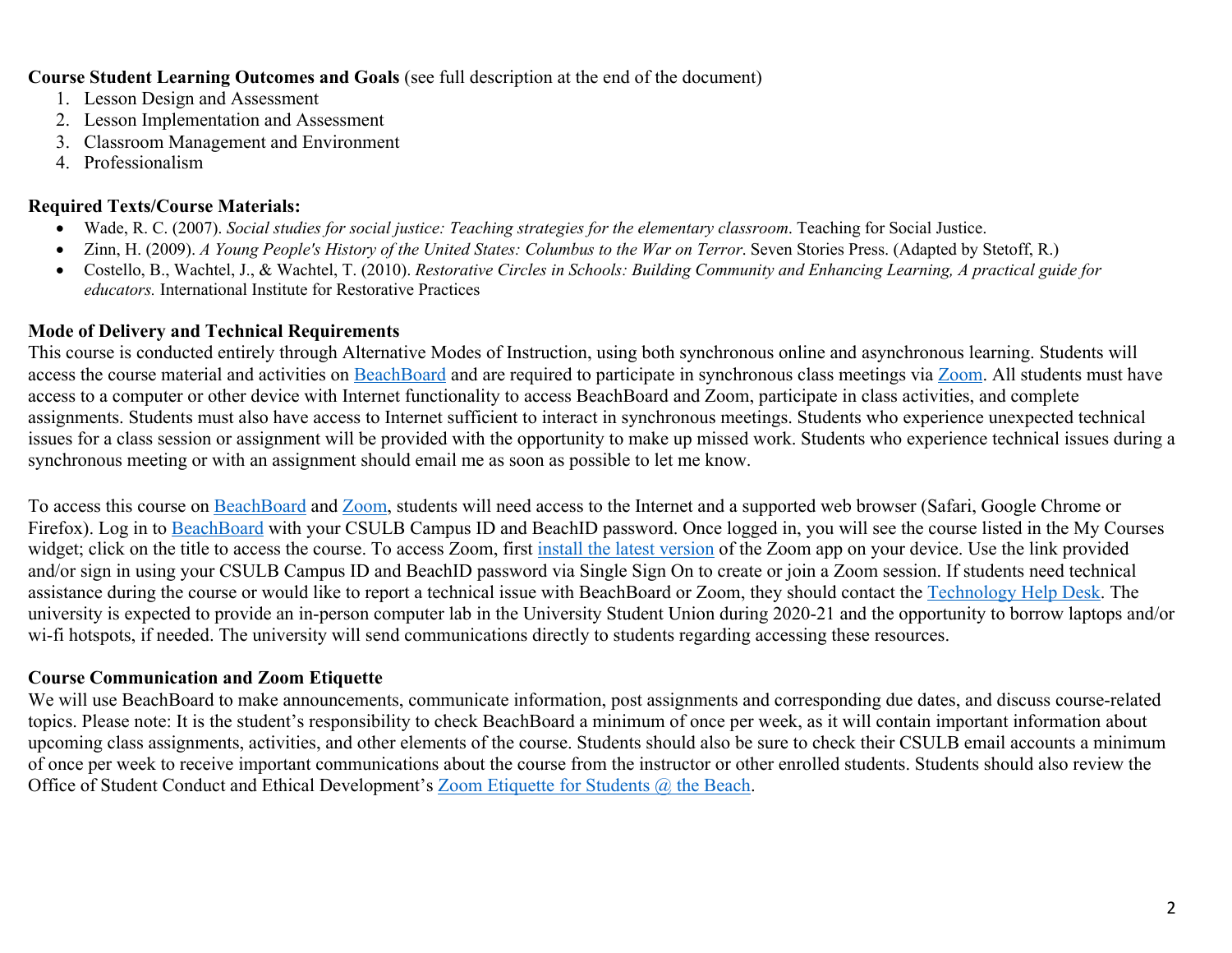## Class Participation & Expectations

### **Humanizing (online) classroom culture**

This class is meant for students to bring together social justice pedagogies and practices into history-social science instruction. At times, conversations may be uncomfortable or challenging—this is part of the learning process. Students are required to be honest, respectful, and open-minded as they discuss with their peers. Remember, our views and experiences on issues, such as race, ethnicity, culture, language, and citizenship status, may or may not be similar. However, this course will demand that students wrestle with complex issues in a humanizing manner.

#### **Zoom expectations**

Please follow the zoom expectations when logging on 1) **Be mindful of background noise**. If needed, mute. 2) **Be aware of your visual background**. If needed, find a professional background. 3) **Share your camera**. It is expected to share your video for most course activities. If you cannot share your camera for a class or part of a class, please email the instructor. 4) **Have a professional picture on zoom** when your camera is off. 5) **Be kind** to one another and yourself when the unexpected happens on zoom.

## **Teacher Inquiry Groups (TIG)**

Throughout the course, students will be put into teacher inquiry groups (TIG) of 4-5 people to support their understanding of course material and complete course assignments. The TIG will allow students to hold small group discussions and receive support from their peers. As a TIG member, each student will be asked to facilitate and participate in the course reading discussions. In addition, students will also present and get feedback on their curriculum and lessons.

As a *TIG Facilitator*, a student will: 1) provide a summary of texts and major concepts (5 min); and also 2) facilitate a text- and practice-based discussion (25-30). In preparation for the conversation, each facilitator will develop at least four discussion questions to spur a conversation.

#### **BeachBoard reflections & discussions**

Throughout the course, students will complete virtual reflections and discussions on BeachBoard. These activities are meant to support student learning and course assessments. Reflections and discussion will occur on BeachBoard's discussion board, student lounge, etc.

#### **Virtual meetings with the professor**

This course requires students to meet virtually at least once with the professor. Meetings are meant to support student progress in the class and their process of becoming teachers. Students can sign up for a 20-minute office-hour appointment on BeachBoard. Additional dates/times can be requested.

#### **Policy on late assignments**

All written assignments are to be submitted on time (see below). It is important to note that learning during a global pandemic is challenging and unpredictable. If a student cannot meet an assignment deadline, contact the professor to request an extension or make-up assignment.

## **Attendance and participation**

Class attendance and participation are required for a student to master the course material and develop the skills necessary to complete assignments. *If a student must miss class, inform the professor and contact their TIG members to obtain class information and materials.*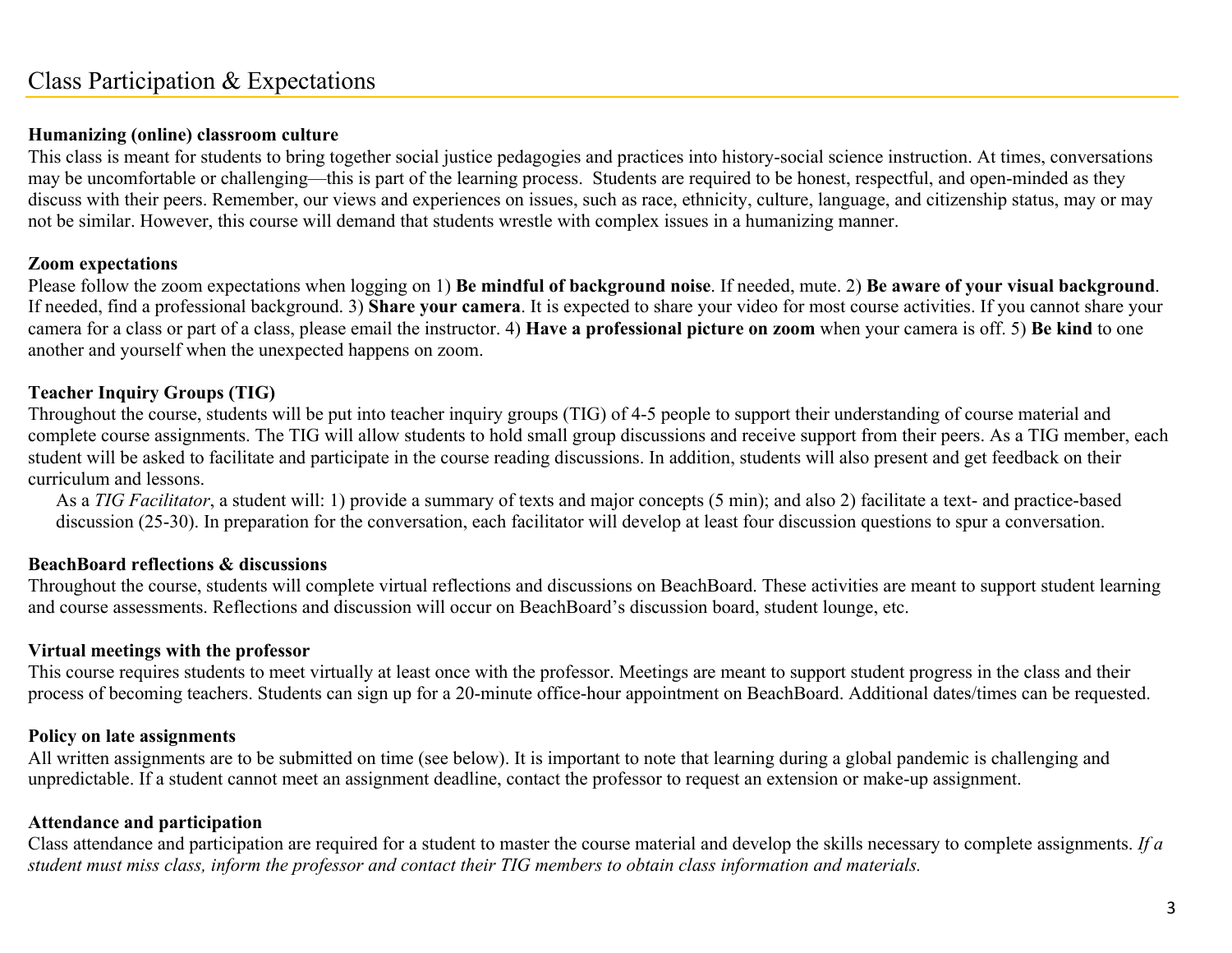# University Policies

## **Plagiarism/Academic Integrity Policy**

There is zero tolerance for cheating, plagiarism, or any other violation of academic integrity in this course. Work submitted is assumed to be original unless your source material is documented using proper citations. Using the ideas or words of another person, even a peer or a web site, as if it were your own, constitutes plagiarism. It is your responsibility to review the University policy on Cheating and Plagiarism that governs your participation in courses at CSULB.

## **University Withdrawal Policy**

Class withdrawals during the final 3 weeks of instruction are not permitted except for a very serious and compelling reason such as accident or serious injury that is clearly beyond the student's control and the assignment of an Incomplete grade is inappropriate (see Grades). Application for withdrawal from CSULB or from a class must be filed by the student online, whether or not the student has ever attended the class; otherwise, the student will receive a grade of "WU" (unauthorized withdrawal) in the course. View the CSULB guidelines on Dropping and Withdrawal for more detailed information.

## Assignments, Grading, & Weekly Schedule

## **Historical Narrative: Family Migration History Project**

Before embarking on historical events, concepts, and approaches to teaching, students will engage in *me-search*—research themselves. The purpose of the assignment is for students to situate themselves in history and see themselves as historians by completing a narrative that documents their family's migration from their place of origin (or where they consider home) to Southern California (or the place they were raised). Students can focus on their birth family or chosen family (i.e., individuals they consider kin). The assignment will require students to interview someone knowledgeable of their (birth or chosen) family's migration patterns and history. If the student is the first to migrate, they will interview someone who they migrated with or came afterward. The interview data will be used to develop an in-class presentation and write a paper. Students are to consider how they could teach a historical narrative assignment in a K-8 setting.

## **Analytic Journals**

Through the quarter, you will write four analytic journals. The analytical journals will include three components: 1) half-page summary of key issues, 2) half-page analysis, and 3) full-page reflection that responds to the prompt and indicates what implications do the texts have on your teaching and classroom practice. The paper should be **two pages double-spaced** in **12-point font.** The paper must use proper **APA (in-text) citations.** For more information on APA in-text citations, see the link**: https://www.scribbr.com/apa-style/in-text-citation/**

## **Unpacking the Standards Project & Presentation: TIG Group Activity**

Students will investigate the California History-Social Science Content Standards to brainstorm future K-8 teaching. Each TIG will examine at least onegrade-level standard to identify opportunities to bring together social studies content and social justice lessons. Students will organize curricular suggestions and resources into a classroom presentation.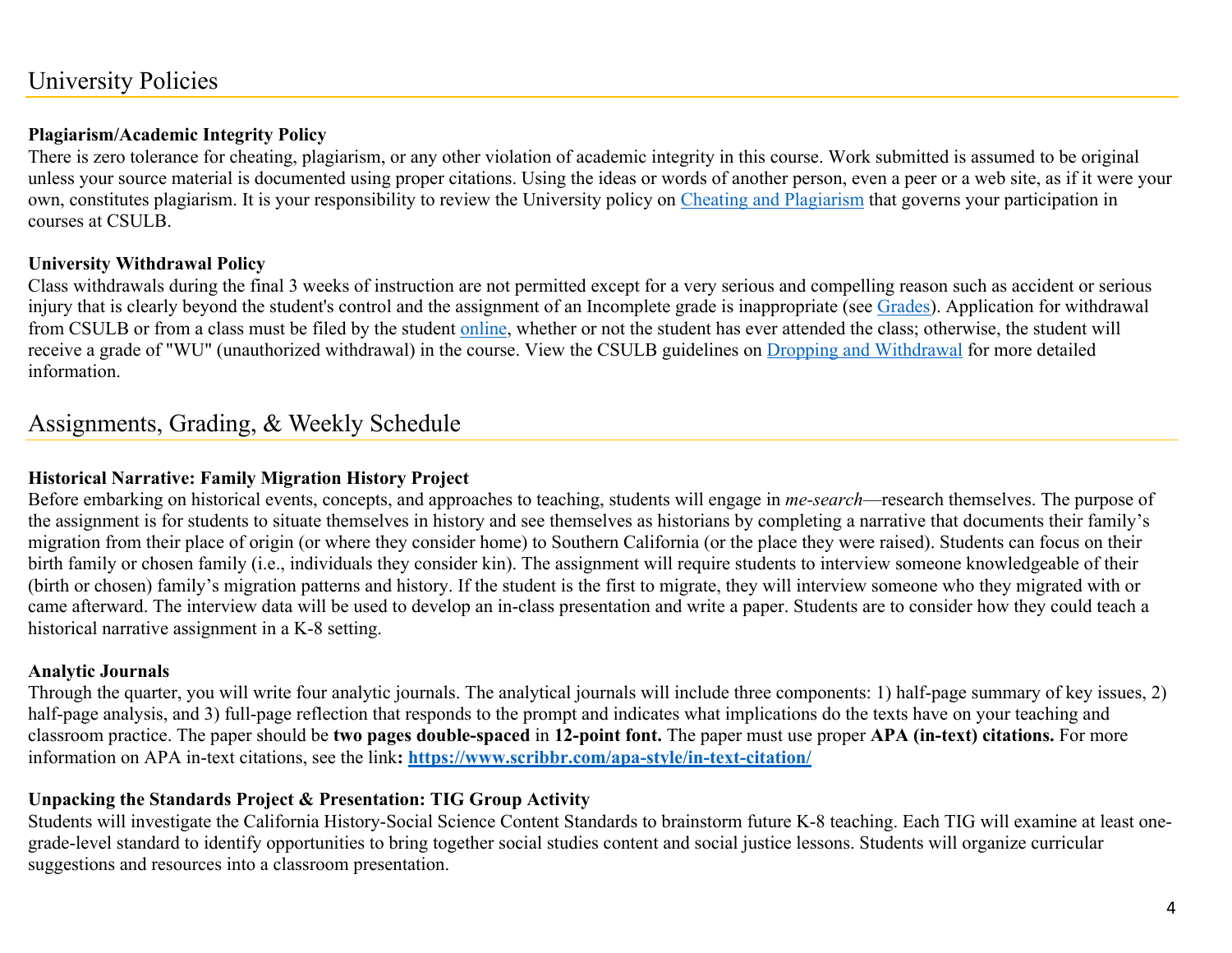## **Fieldwork 10 Hours of Observation & Reflection**

This course requires 10 hours of observation of teaching and learning standards-based history-social science (HSS), Kindergarten through 8<sup>th</sup> grade. Given the global pandemic, you will observe video lessons – instead of in-person instruction – that focus on teaching and learning HSS. You will log the HSS video lessons observed and write a paper documenting your observations and reflections of teaching and learning HSS content.

#### **Final/Signature Assignment: Mini-Unit Plan**

The signature assignment will include a mini-unit plan incorporating social justice teaching, pedagogy, and strategies that align with history-social science standards. The learning segment should span the course of a week or a total of three to five instructional hours. The mini-unit should also include instructions for the assessment. Lastly, the unit will contain a paper that provides a rationale for the unit and a reference page.

| Assignment <sup>2</sup>                                 | Percentage | Due                    |
|---------------------------------------------------------|------------|------------------------|
| Class participation and course expectations             | 10%        |                        |
| Historical narrative and presentation                   | 20%        | Week $4 - 2/9$         |
| Analytical Journals                                     | 20%        |                        |
| Journal 1: Creating a socially just classroom community |            | Week $5 - 2/16$        |
| Journal 2: Rethinking discipline                        |            | Week $7 - 3/2$         |
| Journal 3: Teaching about slavery                       |            | Week $10 - 3/23$       |
| Journal 4: Brainstorming the signature assignment       |            | Week $14 - 4/20$       |
| Unpacking the Standards Project & Presentation          | 10%        | Week $12 - 4/6$        |
| Fieldwork 10 hours of observation $&$ paper             | 10%        | Week $15 - 4/27$       |
| Signature Assignment: Unit/Learning segment             | 30%        | Finals Week $-5/12/21$ |

#### **Course Grading: The final grade1 is calculated based on the following assignments:**

<sup>&</sup>lt;sup>1</sup> Grade distribution to subject to change

<sup>2</sup> All assignments must be uploaded to BeachBoard in PDF format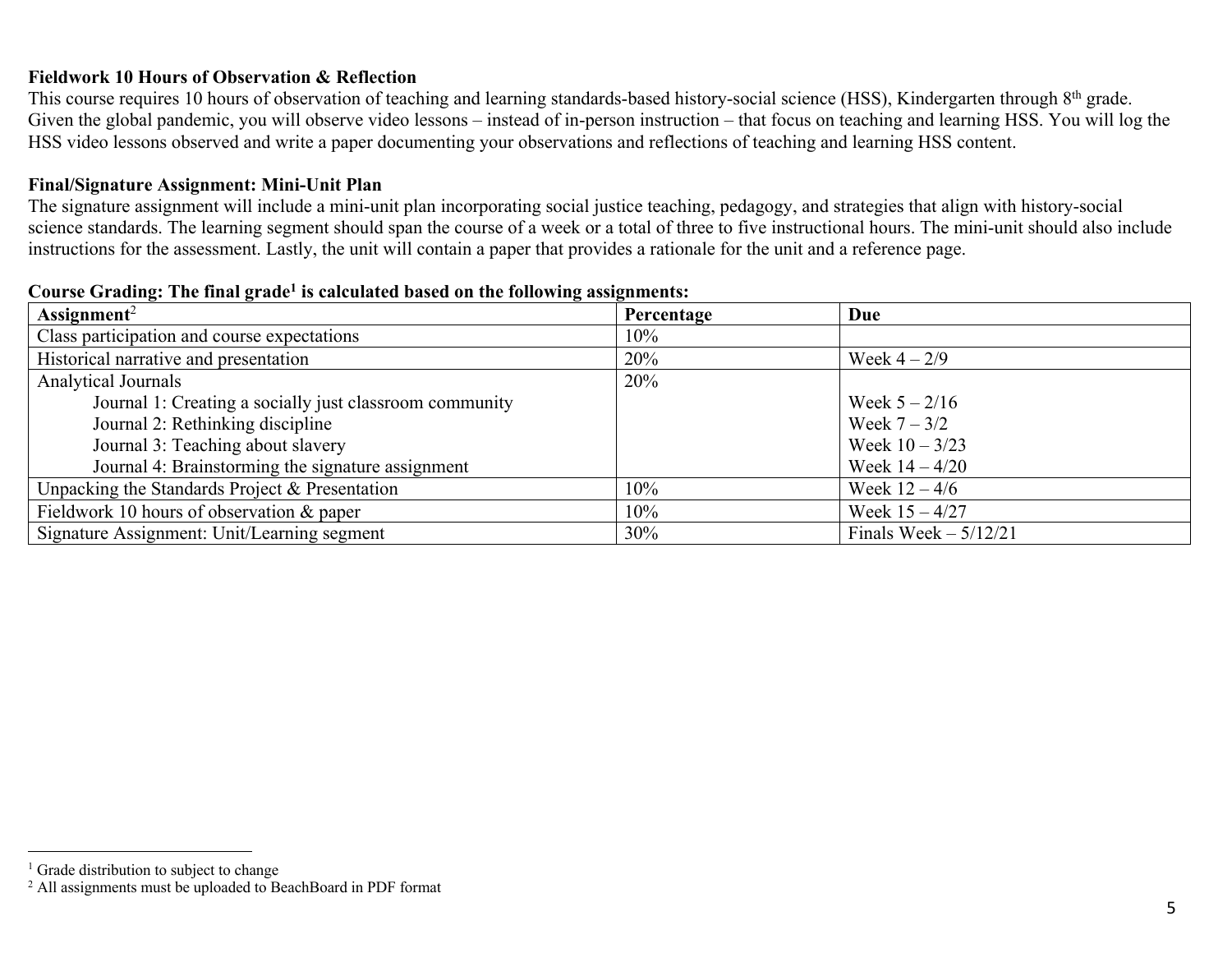| Unit 1: Teaching Social Studies for Social Justice (subject to change) |                                                                                                                                                                                                            |                                                                                                                                                                                                                                                                                                                                                                |                                                                                                                                         |
|------------------------------------------------------------------------|------------------------------------------------------------------------------------------------------------------------------------------------------------------------------------------------------------|----------------------------------------------------------------------------------------------------------------------------------------------------------------------------------------------------------------------------------------------------------------------------------------------------------------------------------------------------------------|-----------------------------------------------------------------------------------------------------------------------------------------|
| <b>Week/Date</b>                                                       | <b>Topics &amp; Activities</b>                                                                                                                                                                             | <b>Readings</b>                                                                                                                                                                                                                                                                                                                                                | <b>Assignment/Task Due</b>                                                                                                              |
| Week 1<br>1/19<br><b>Full Class</b><br>4-6:45 pm                       | Introduction<br><b>Community Building</b><br>Circle<br>Syllabus & Course<br>Expectations<br><b>Teacher Inquiry Groups</b>                                                                                  | Syllabus                                                                                                                                                                                                                                                                                                                                                       | Review the course website<br>Discussion Board Post Activity                                                                             |
| Week 2<br>1/26                                                         | Rethinking the Telling of History<br>Instructions for My History<br>Project<br>Body Ritual Among the<br>Nacirema<br>My Family History Project                                                              | Wade, R.C. (2007). Introduction (pp. 1-3)<br>Wade, R.C. (2007) Chapter 2: Understanding Social Justice<br>Education. (pp. 4-15)<br>Zinn, H. (2009). Introduction. (pp. ix-xiii)                                                                                                                                                                                |                                                                                                                                         |
| Week 3<br>2/2                                                          | Critical Race Theory & Historical<br>Counternarratives<br>Preparing for My History<br>$\overline{\phantom{a}}$<br>Project Presentation<br><b>Black Lives Matter in</b><br>Schools<br><b>TIG Discussion</b> | Navarro, O., & Howard, T.C. (2017). A Critical Race Theory<br>Analysis of Social Studies: Research, Theory, & Practice. In M.M.<br>Manfra & C.M. Bolick (Eds.), The Wiley Handbook of Social<br>Studies Research, 206-229. Malden, MA: Wiley & Sons.<br>BLM at School. (2019). National Black Lives Matter in School:<br>Week of Action Starter Kit (pp 1-24). | Complete My History Interview<br><b>TIG Facilitator 1</b><br>Attend one of the BLM at School Events<br>& Discussion Board Post. Due 2/5 |
| Week 4<br>2/9<br><b>Full Class</b><br>4-6:45 pm                        | <b>Telling Our Narratives</b><br><b>Historical Narrative</b><br>$\overline{\phantom{0}}$<br>Presentations                                                                                                  | Adichies, C.N. (2009). The Danger of a Single Story. TedTalk<br>Costello, B., Wachtel, J., & Wachtel, T. (2010). Chapter 1: Two<br>Stories. In Restorative Circles in Schools. pp. 1-4                                                                                                                                                                         | Historical Narrative Assignment Due<br>Historical Narrative Presentations in TIG                                                        |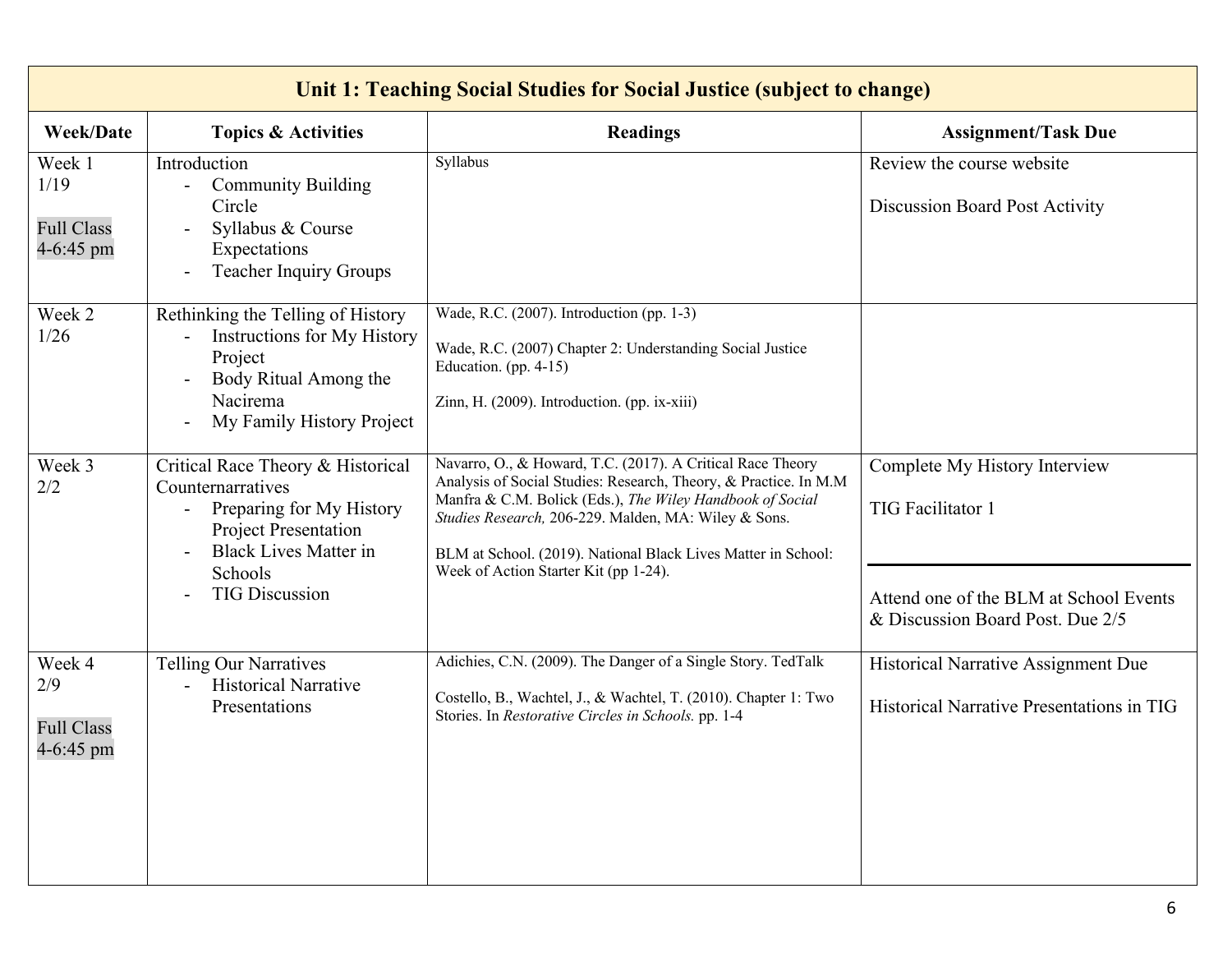| Unit 2: Creating a Socially Just Classroom Community (subject to change)           |                                                                                                                                                               |                                                                                                                                                                                                                                                                                                                          |                                                                       |
|------------------------------------------------------------------------------------|---------------------------------------------------------------------------------------------------------------------------------------------------------------|--------------------------------------------------------------------------------------------------------------------------------------------------------------------------------------------------------------------------------------------------------------------------------------------------------------------------|-----------------------------------------------------------------------|
| <b>Week/Date</b>                                                                   | <b>Topics &amp; Activities</b>                                                                                                                                | <b>Readings</b>                                                                                                                                                                                                                                                                                                          | <b>Assignment/Task Due</b>                                            |
| Week 5<br>2/16                                                                     | Creating a Socially Just Classroom<br>Community<br>- Lecture: Origins of<br><b>Restorative Practices</b><br>Introduce fieldwork<br>assignment & videos        | Wade, R.C. (2007). Chapter 3: Creating a Socially Just Classroom<br>Community (pp. 16-30).<br>Costello, B., Wachtel, J., & Wachtel, T. (2010). Chapter 2:<br>Restorative Practices. In Restorative Circles in Schools. pp. 5-20                                                                                          | Analytical Journal 1: Creating a socially<br>just classroom community |
| Week 6<br>2/23                                                                     | <b>Culturally Caring Practices</b><br><b>Culturally Caring Practices</b><br>Affective statements<br><b>TIG Discussion</b>                                     | Costello, B., Wachtel, J., & Wachtel, T. (2010). Chapter 3:<br>Proactive Circles. In Restorative Circles in Schools. (pp. 21-48).<br>Ware, F. (2006). Warm Demander Pedagogy Culturally Responsive<br>Teaching that Supports a Culture of Achievement for African American<br>Students. Urban Education, 41(4), 427-456. | TIG Facilitator 2                                                     |
| Week 7<br>3/2                                                                      | Rethinking Classroom Discipline<br>Responding to Discipline<br><b>Responsive Circles</b><br>Possible Guest Speaker                                            | Costello, B., Wachtel, J., & Wachtel, T. (2010). Chapter 4:<br>Responsive Circles. In Restorative Circles in Schools. (pp. 49-90).<br>Weiss, D. (2004). Making Rules. In The New Teacher Book (pp.<br>$115-122$ ).                                                                                                       | Analytical Journal 2: Rethinking<br>classroom discipline              |
| Unit 3: Social Studies for Social Justice Curriculum & Content (subject to change) |                                                                                                                                                               |                                                                                                                                                                                                                                                                                                                          |                                                                       |
| Week 8<br>3/9                                                                      | Social Justice Curriculum<br><b>Instructions: Unpacking</b><br>$\overline{\phantom{a}}$<br>the Standards<br><b>TIG Discussion</b><br>Social Justice Education | Navarro, O. (2020). Fugitive Learning through a Teacher Inquiry<br>Group: Urban Educators Humanizing their Classrooms &<br>themselves. The High School Journal, 103 (3), 157-175.<br>Wade, R.C. (2006). Chapter 4: Reinventing the Social Justice<br>Curriculum. (pp. 31-51)                                             | TIG Facilitator 3                                                     |
| Week 9<br>3/16                                                                     | Teaching Columbus &<br>Controversy<br>Analyzing Primary &<br><b>Secondary Sources</b><br>Role Play: People vs.<br>Columbus                                    | Zinn, H. (2009). Chapter 1: Columbus $\&$ the Indians (pp. 1-21)<br>Rethinking Schools. (The People vs. Columbus, et al. (assigned<br>pages)<br>Wade, R.C. (2006). Chapter 5: Social Justice Theme & Skills. (pp.<br>$52-63$ ).                                                                                          |                                                                       |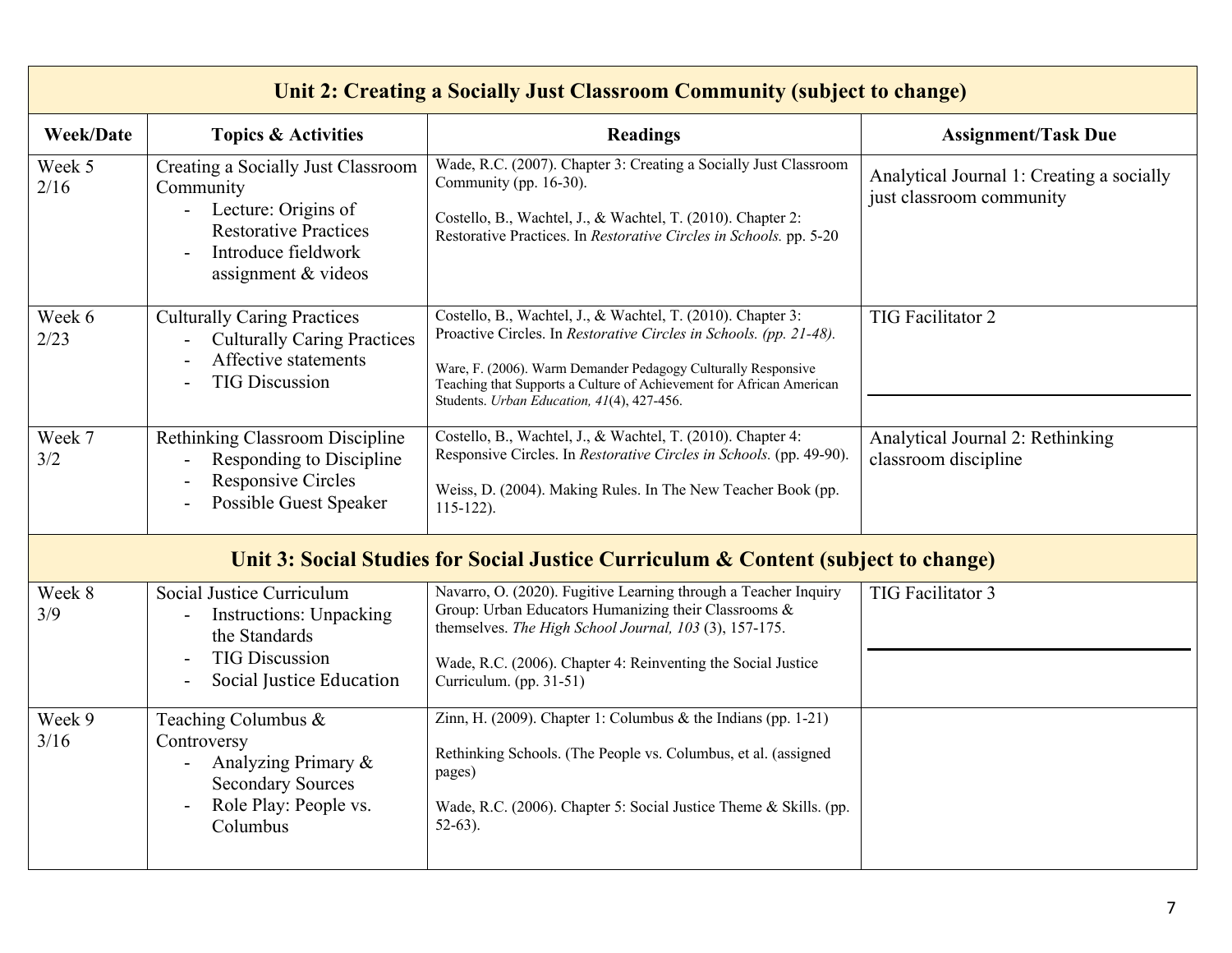| <b>Week/Date</b>                                 | <b>Topics &amp; Activities</b>                                                                          | <b>Readings</b>                                                                                                                                                                                                                                               | <b>Assignment/Task Due</b>                                      |
|--------------------------------------------------|---------------------------------------------------------------------------------------------------------|---------------------------------------------------------------------------------------------------------------------------------------------------------------------------------------------------------------------------------------------------------------|-----------------------------------------------------------------|
| Week 10<br>3/23                                  | Teaching about Slavery<br>TIG group time                                                                | Zinn, H. (2009). Chapter 2: Black & White. (pp.23-37).<br>Tolbert-Mbatha, W. (2019). My Family's Not from Africa - We<br>Come from North Carolina! In Rethinking Ethnic Studies, (pp. 91-<br>95). Rethinking Schools.                                         | Analytical Journal 3: Teaching about<br>slavery                 |
|                                                  |                                                                                                         | Week 11 - Spring Break                                                                                                                                                                                                                                        |                                                                 |
| Week 12<br>4/6<br><b>Full Class</b><br>4-6:45 pm | Unpacking the Standards<br>Introduce Signature<br>Assignment<br><b>Student Presentations</b>            | Wade, R.C. (2006). Chapter 6: Essential Teaching Strategies (pp.<br>$64-77$ ).<br>Salas, K.D. (2004). How to Teach Controversial Content & Not<br>Get Fired. In The New Teacher Book (pp. 127-132).                                                           | Unpacking the Standards Presentations                           |
| Week 13<br>4/13                                  | Teaching Slavery &<br>Reconstruction<br>Role Play: Reconstructing<br>the South<br><b>TIG Discussion</b> | Zinn, H. (2009). Chapter 9: Slavery & Emancipation (135-153)<br>Sanchez, A. (2019). When Black Lives Mattered: Why Teach<br>Reconstruction (pp. 96-98)<br>Bigelow, B. (2019). Reconstructing the South: A Role Play<br>(assigned pages)                       | <b>TIG Facilitator 4</b>                                        |
| Week 14<br>4/20                                  | Backward Planning your Learning<br>Segment<br>Planning Workshop<br>Curriculum Examples                  | Wiggins, G. & McTighe, J. (2005). Chapter 1: Backward Design)<br>$(pp. 13-34)$<br>Choose and read a text in the Week 14 reading folder                                                                                                                        | Analytical Journal 4: Brainstorming the<br>signature assignment |
| Week $15$<br>4/27                                | Sustaining Social Justice: In &<br>Out of the Classroom<br>TIG discussion                               | Wade, R.C. (2006). Chapter 7: Activism and Community<br>Connections (pp. 77-95)<br>Ginwright, S. (2016). Introduction. In Hope & Healing in Urban<br>Education: How Urban Activist and Teachers are Reclaiming<br>Matters of the Heart. Routledge. (pp. 1-15) | Begin completing template<br>TIG Facilitator 5                  |
| Week 16<br>5/4                                   | <b>Last Class</b><br>Closing Circle: 3 G's<br>Writers Workshop                                          | Choose and read a text to support your signature assignment:<br>either a chapter from Zinn or<br>reading in the Week 14 reading folder<br>Duncan-Andrade, J. (2011). Growing Roses in Concrete. Ted Talk                                                      | Bring Rough Draft of Final                                      |
| <b>Finals Week - No Class</b>                    |                                                                                                         |                                                                                                                                                                                                                                                               |                                                                 |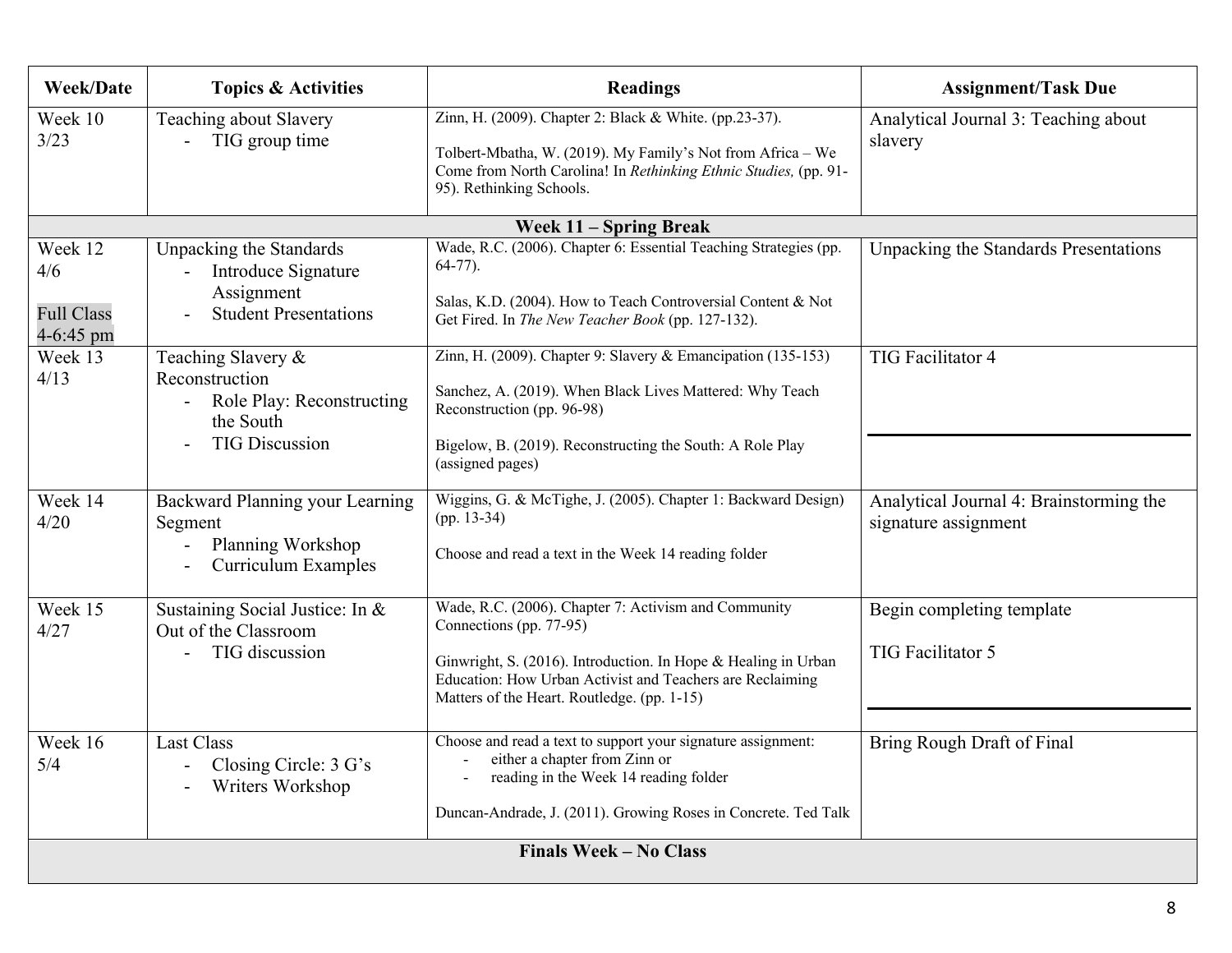# University Support

#### **Student Support Services**

The Division of Student Affairs has prepared a helpful guide, Student Resources During COVID-19. A full list of student support services is also available on the Programs and Services website. All units and programs are offering services, primarily in a virtual format; visit individual websites for up-to-date contact information.

Students who are facing challenges resulting in housing and/or food insecurity are urged to contact the Basic Needs Program. Students may also email supportingstudents@csulb.edu or call (562)985-2038*.*

#### **Special Needs Accommodations**

Students with a disability or medical restriction who are requesting a classroom or academic accommodation should contact the Bob Murphy Access Center (BMAC) located in the Student Success Center, #110, or by phone at 562-985-5401 or via email at BMAC@csulb.edu. The BMAC will work with the student to identify a reasonable accommodation in partnership with appropriate academic offices and medical providers. We encourage students to reach out to BMAC as soon as possible. It is the student's responsibility to notify the instructor in advance of the need for accommodation related to a university-verified disability.

#### **Sexual Assault, Rape, Dating/Domestic Violence and Stalking**

Title IX prohibits gender discrimination, including sexual harassment and sexual misconduct. If you have experienced sexual harassment, sexual assault, rape, dating/domestic violence, or stalking, the campus confidential Victim's Advocate is available to help. Jaqueline Urtez (e: advocate@csulb.edu, p: (562) 985-2668) can provide **free** and **confidential** support, accommodations, and referrals for victims without having to report the assault to campus authorities. While students are welcome to discuss assaults with faculty, both faculty and teaching assistants are mandatory reporters who are required to report all incidents of sexual harassment/misconduct to the Title IX office for follow-up and possible investigation. Students who do wish to report the assault for possible investigation may contact the confidential victim's advocate, who can help them through the reporting process, or they can report the assault directly to the Title IX Office by completing an online reporting form at https://www.csulb.edu/equity-diversity/title-ix or contacting the Office of Equity & Diversity at OED@csulb.edu.

## Additional Information

#### **Syllabus Changes**

The instructor reserves the right to alter this syllabus and/or the course structure, including components of the BeachBoard platform, assignments, and deadlines, if situations arise that necessitate doing so.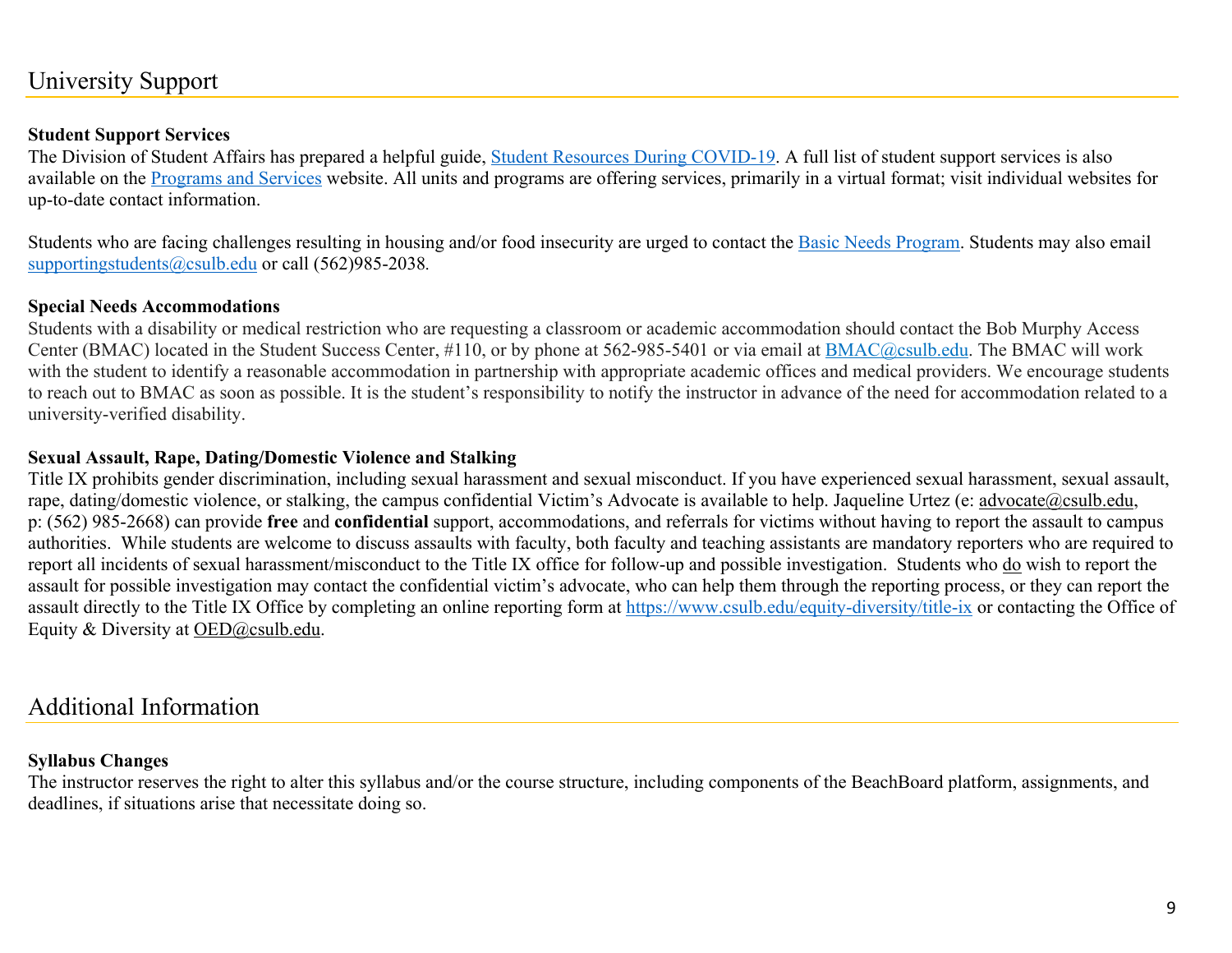The following Student Learning Outcomes (SLOs) are aligned with the Multiple Subject Credential Program SLOs which are based on the *Teaching Performance Expectations* (TPEs, revised and adopted June 2016); Common Core State Standards (revised March, 2013). Upon successful completion of the Multiple Subject Credential Program, students will demonstrate the following:

## **SLO 1**-**Lesson Design and Assessment**

- 1. Written lesson plan that is clear, complete, and standards-based (TPE 3.1)
- 2. Lesson plan that includes an appropriate three-part objective (content, level of cognition, proving behavior) (TPEs 3.3, 4.1, 5.8)
- 3. Lesson plan that includes a formative assessment tool and clear plan for summative assessment that allows students to demonstrate mastery in a variety of ways (TPE 3.4, 5.1)
- 4. Lesson plan that includes a step-by-step approach to the instructional sequence, procedures aligned with the lesson objective and appropriate task analysis (TPE 4.4)
- 5. Include plans for engaging students, modeling, active participation, and checks for understanding (TPE 1.4, 1.8, 3.3, 4.7)
- 6. Lesson plan includes differentiated instruction (materials and/or proving behavior) for English Learners and at least one other identified subgroup at tiers 1 & 2 (TPE 1.4, 1.6, 3.5, 3.6, 4.4, 5.7, 5.8)
- 7. Lesson plan includes opportunities for students to actively think critically and work collaboratively (TPE 1.5, 4.6)
- 8. Lesson goals and instructional strategies are based on student learning needs (TPE 1.1, 3.2, 4.2)
- 9. Lesson plan incorporates appropriate and available technology (TPE 3.7, 3.8, 4.7, 4.8)

## **SLO 2**-**Lesson Implementation and Assessment**

- 1. Lesson is taught in alignment with specified standards (TPE 4.3)
- 2. Objective/Learning Target is clearly communicated to all students (TPE 3.1, 3.2, 4.4)
- 3. Materials are prepared and utilized effectively (TPE 4.3)
- 4. Appropriate pacing is used to teach the lesson and monitor for student learning (TPE 1.5, 4.3, 4.4, 4.7)
- 5. A variety of questioning and active participation (overt and covert) strategies are used throughout the lesson (TPE 4.3)
- 6. The results of active participation strategies are used to make adjustments to the instruction (TPE 1.8, 5.1, 5.2)
- 7. Students are engaged in self-assessment (TPE 4.5, 5.3)
- 8. Uses appropriate wait time during questioning (1.5, 1.6)
- 9. Effectively implements appropriate and available technology (TPE 3.7, 3.8, 4.7, 4.8, 5.3)

## **SLO 3**-**Classroom Management and Environment**

- 1. Teaches, reteaches, or reinforces rules, procedures, and routines (TPE 2.1, 2.2, 2.6)
- 2. Applies appropriate reinforcement techniques throughout the lesson (structure, approximation, extinction, consequences) (TPE 2.3, 2.5)
- 3. Effectively implements proactive and positive classroom management techniques (TPE 2.1, 2.3, 2.5, 2.6)
- 4. Implements appropriate strategies to maintain student motivation (TPE 1.3, 2.3, 2.5, 2.6)